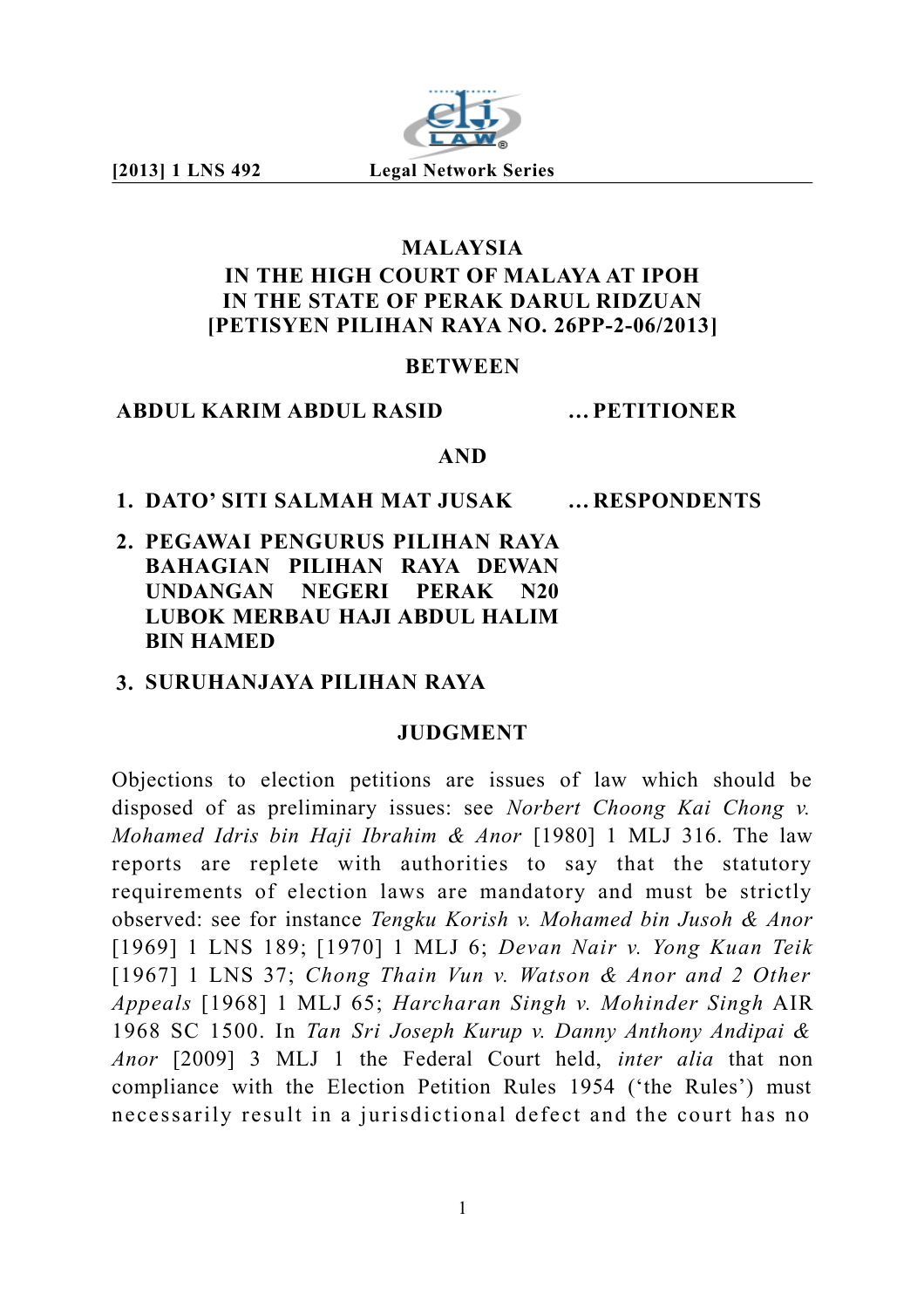

power to entertain the petition. Hence scrupulous and meticulous care is needed in drafting, filing and serving election petitions.

One of the grounds of objections raised by the  $1<sup>st</sup>$  respondent relates to service of the petition. It was argued that the petition is defective in that the petition and the notice of presentation of petition were filed and served by a law firm, namely Tetuan Amin Amirul & Partners and not by an advocate authorized by the petitioner. Having regard to rule 9 read with rule 34 of the Rules I am constrained to agree with the  $1<sup>st</sup>$  respondent. For context the two rules are reproduced below:

"9. With the petition the petitioner or petitioners shall leave at the office of the Registrar a writing, signed by him or them, giving the name of an advocate whom he or they authorize to act as his or their advocate or stating that he or they act for himself or themselves, as the case may be, and in either case giving an address within Malaysia at which notices may be left. Every such writing shall be stamped with the duty payable thereon under the law for the time being in force."

"34. An advocate shall, immediately upon his appointment as such, leave written notice thereof at the office of the Registrar."

The High Court of Kuching had occasion to deal with these provisions in *Dayrell Walter Entrie v. Datuk Patinggi Tan Sri Alfred Jabu Numpang* [2007] 7 CLJ 11 where it was held as follows: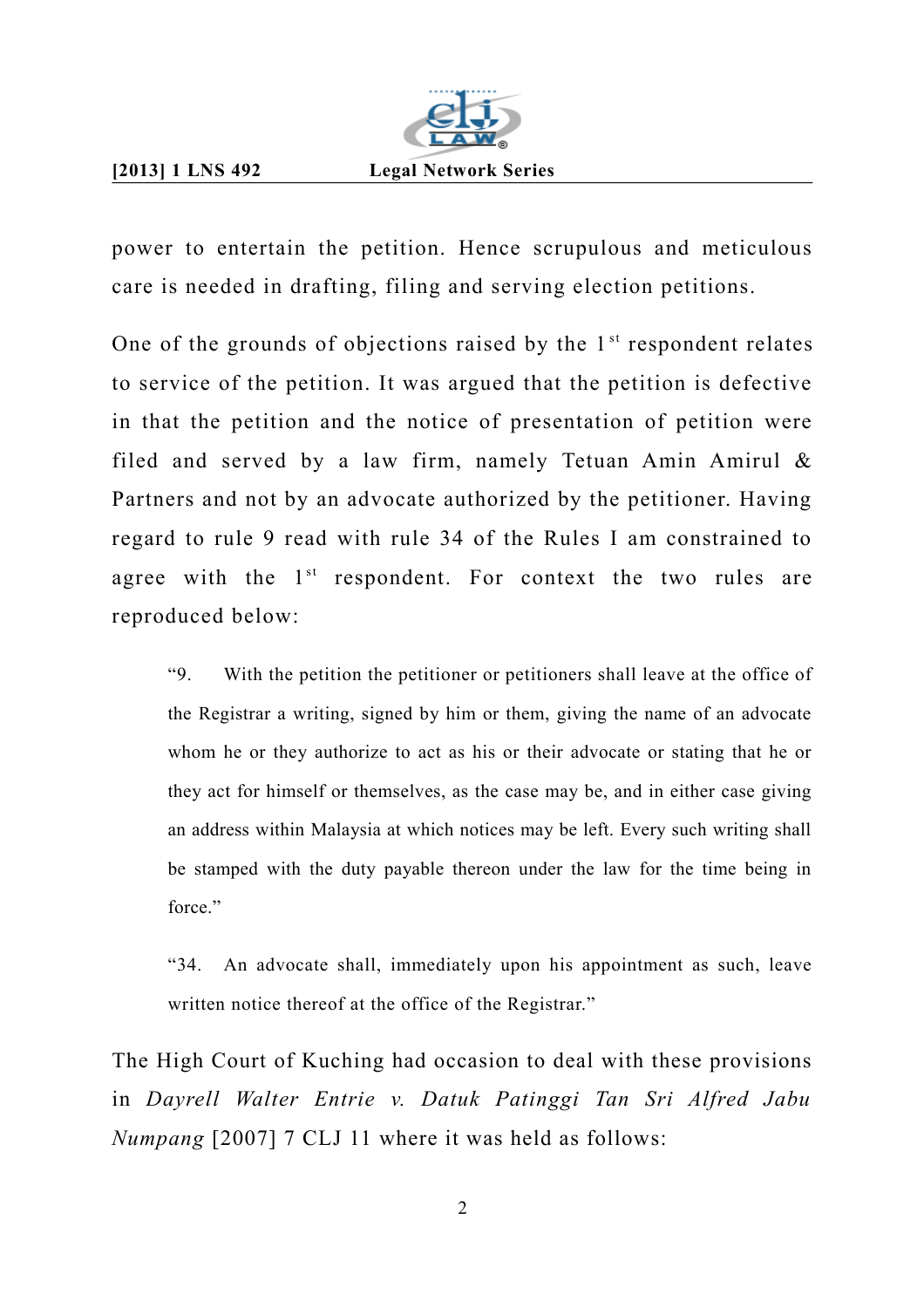

"However, the petitioner has named a firm of 'advocates' and not 'an advocate' in the notice 'appointment of advocate by petitioner' dated 13 July 2006 filed by the petitioner (encl. 7). Since r. 9 of the rules contains a reference to 'an advocate' and not a firm of advocates, I agree with the submission of both the learned counsel for the 3rd respondent that the petitioner has not complied with r. 9 and r. 34 of the rules which are couched in mandatory terms like r. 3(2) of the rules. That being the case, by virtue of the plethora of authorities that election laws are to be strictly complied with, by naming a firm of advocates and not his individual advocate or advocates and by not immediately leaving a written notice of appointment of advocate, the petitioner and the petitioner's advocate has failed to comply with r. 9 and r. 34 of the rules which warrants the petition to be dismissed on both grounds."

In her deliberation Lau Bee Lan J referred to the unreported decision, also of the Kuching High Court in *Wilfred Nissom v. Datuk Stephen Yong & Anor; Mohamad Shamsuddin bin Moktar v. Chong Kim Mook & Anor* (Kuching Election Petition No: K 1 & 2 of 1979) where Charles Ho J said:

"These rules, as I understand them, require:

- (a) …
- (b) …

(c) an individual advocate not a firm of solicitors is to be appointed by the petitioner to act for him. I am aware that in an ordinary civil suit it is normal practice for the parties to appoint a firm of solicitors to act. However, on a proper interpretation, rule 9 read together with rule 34 clearly requires that an individual advocate to be appointed."

Section 3 of the Interpretation Acts, 1948 and 1967 ('the Interpretation Acts') defines an advocate to mean a person entitled to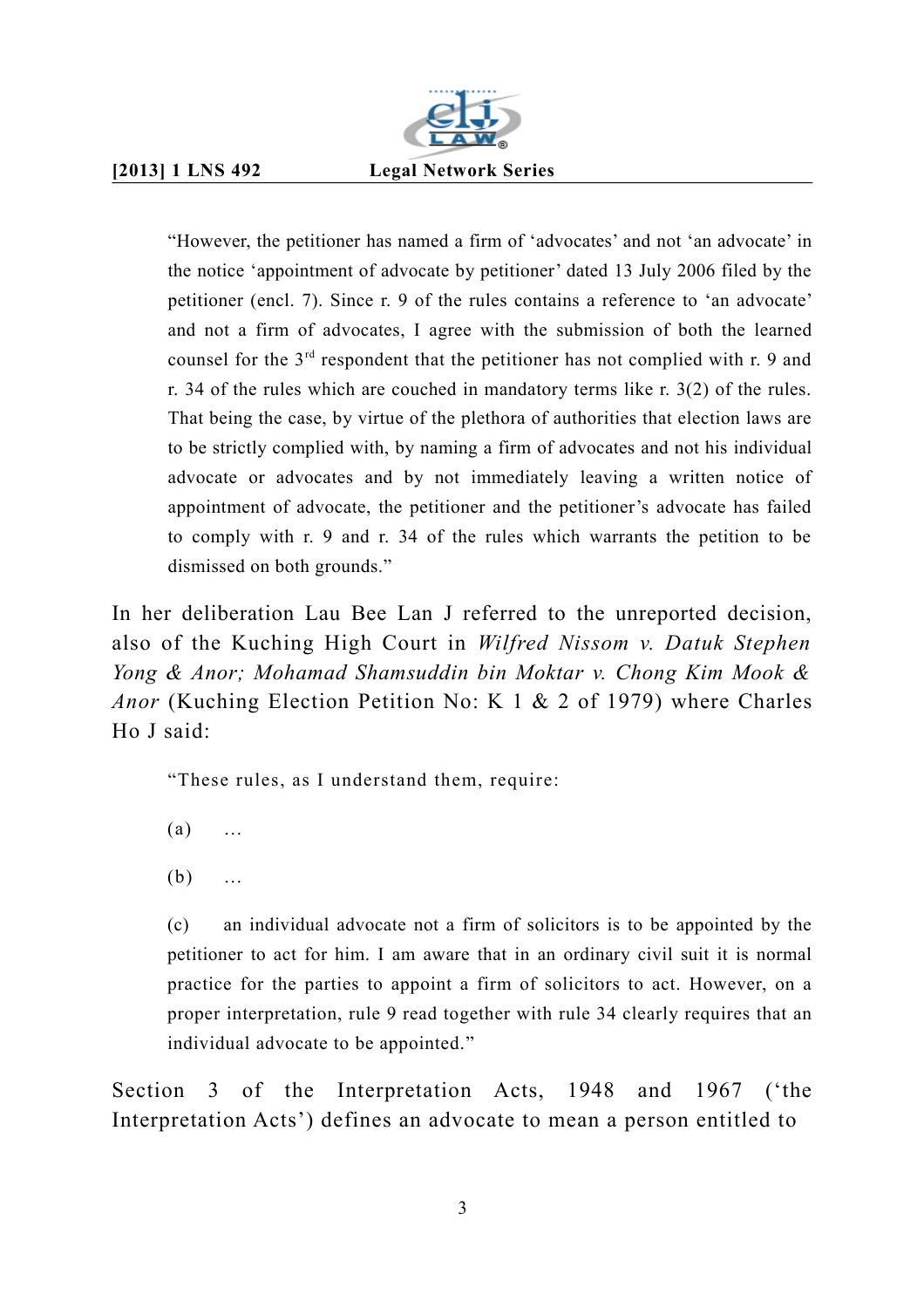

practice as an advocate or as an advocate and solicitor under the law in force in any part of Malaysia. A law firm does not practice law. An advocate and solicitor does. Clearly the law firm of Amin Amirul & Partners, not being a natural person and not being a person entitled to practice law is not an advocate within the meaning of the Interpretation Acts and the Rules and therefore had no authority to file and serve the petition on behalf of the petitioner. Even assuming for a moment that the law firm of Amin Amirul & Partners is an advocate within the meaning of rule 9 and rule 34 of the Rules, the fact remains that the firm is not listed in the notice of appointment filed by the petitioner pursuant to rule 9 of the Rules. There are seven advocates named in the notice of appointment and they are:

- (1) Mohamed Hanifa bin Maidin.
- (2) Aminuddin bin Zulkipli.
- (3) Nasar Khan bin Mirbas Khan.
- (4) Haji Asmuni bin Awi.
- (5) Azhar bin Arman Ali.
- (6) Dr. Zulkarnain Lokman.
- (7) Mohd Fathi bin Mat Zin.

It is these advocates and only these advocates who are authorized to act for the petitioner and no others. However the truth of the matter is none of them can actually act for the petitioner as none has filed in court the written notice of appointment as required by rule 34 of the Rules. The written notice of appointment is a prerequisite, a precondition for an advocate to act for the petitioner without which